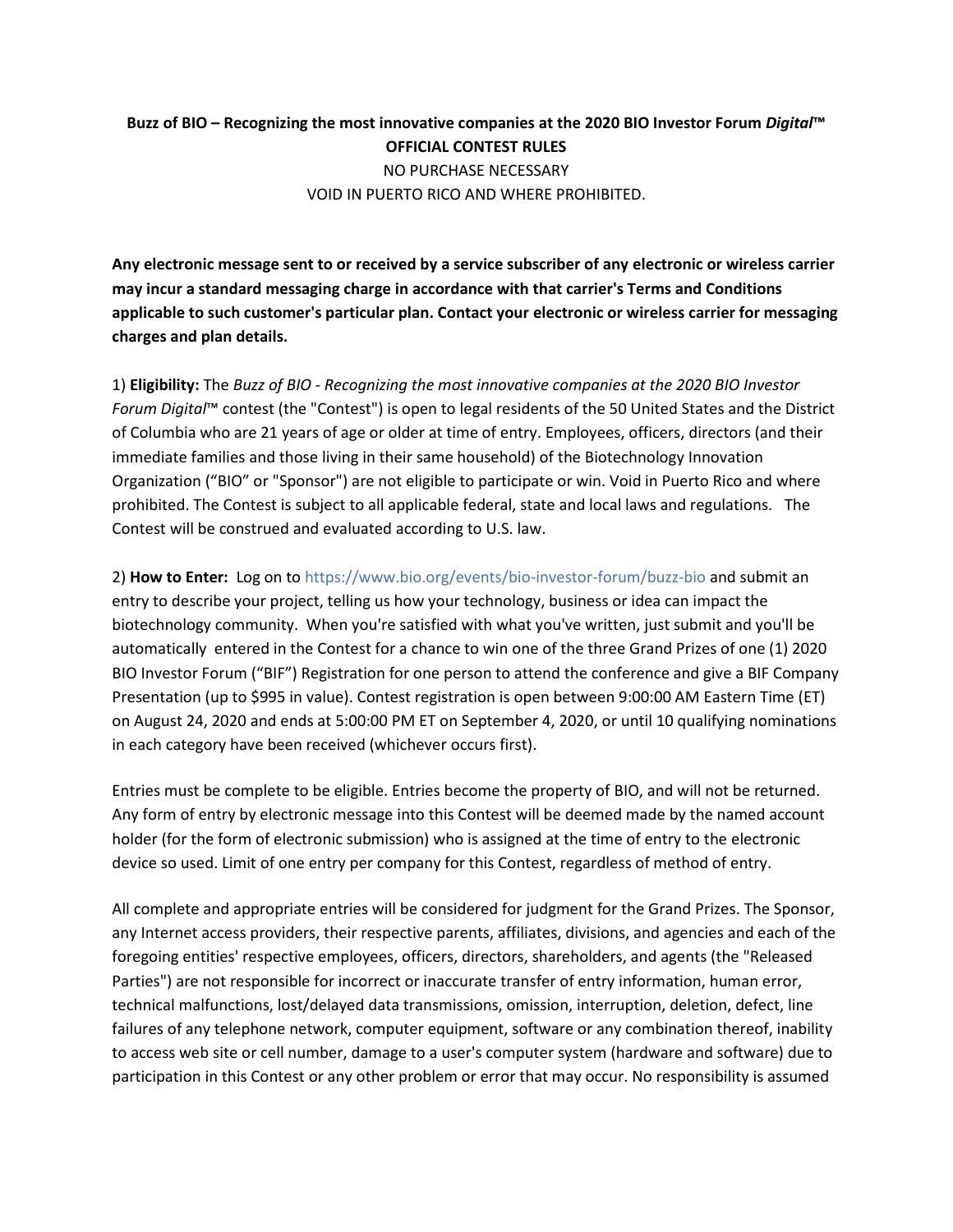for entrant information that is incomplete or incorrectly entered. All entries become the property of the Sponsor.

Any entry information collected from the Contest shall be used only in a manner consistent with the consent given by entrants at the time of entry, with these Official Rules, and with Sponsor's Online Privacy Policy which can be found https://www.bio.org/privacy-policy. Participants who submit inaccurate entry data and/or exceed the entry limits may be excluded from participation at any time during the promotion. Entrants agree to be bound by these rules and consent to use of their names and/or photographs for advertising and/or publicity purposes by Sponsor and its designees in any and all media without further consideration, except where prohibited by law.

3) **Categories and Voting for the Grand Prizes:** The three Contest categories are *Early Stage Entrepreneur*, *Late Stage Leader, and Diagnostics and Beyond* (collectively the "categories").

To qualify for the Early Stage Entrepreneur Grand Prize, companies must be actively developing a therapeutic product intended for FDA review that addresses human health issues and have raised less than \$25 million USD as of July 1, 2019; have been founded after 2016; and have most recently completed either a Seed or Series A financing round. Companies that have previously presented at the BIO Investor Forum are not eligible for the Early Stage Entrepreneur category but are welcome to apply under the Late Stage Leader category (if the company meets the minimum dollar requirements of the Late Stage Leader category).

To qualify for the Late Stage Leader Grand Prize, companies must be actively developing a therapeutic product intended for FDA review that addresses human health issues and have raised more than \$25 million USD as of July 1, 2019 and have enrolled at least one patient in a company-sponsored clinical trial posted at [https://clinicaltrials.gov/.](https://clinicaltrials.gov/)

To qualify for the Diagnostics and Beyond category, companies must be primarily focused in medical diagnostics, drug delivery, drug development tools, or digital health technologies. The first 10 completed entries in each category received between 9:00:00 AM ET on August 24, 2020 and 5:00:00 PM ET on September 4, 2020 will become contest finalists and thus eligible for one of the three Grand Prizes being given away. The Sponsor is the official timekeeper for this Contest.

Each Contest entrant that becomes a finalist will be displayed with a "vote" button. Users shall vote for the entries that they feel best represent the categories of which they are nominated. The entries (i.e., one entry from each Category) that have gained the highest number of votes at the conclusion of the community voting period will be the Grand Prize winners. The community voting period begins at 9:00:00 AM ET on September 15, 2020 and ends at 5:00:00 PM ET on September 17, 2020. Only one vote per unique email address will be accepted and recorded.

Submissions can be disqualified if the submission either subjects the submitter, BIO, BIO's members, or the BIO Investor Forum to legal jeopardy or compromises BIO's or BIO's members' good will and/or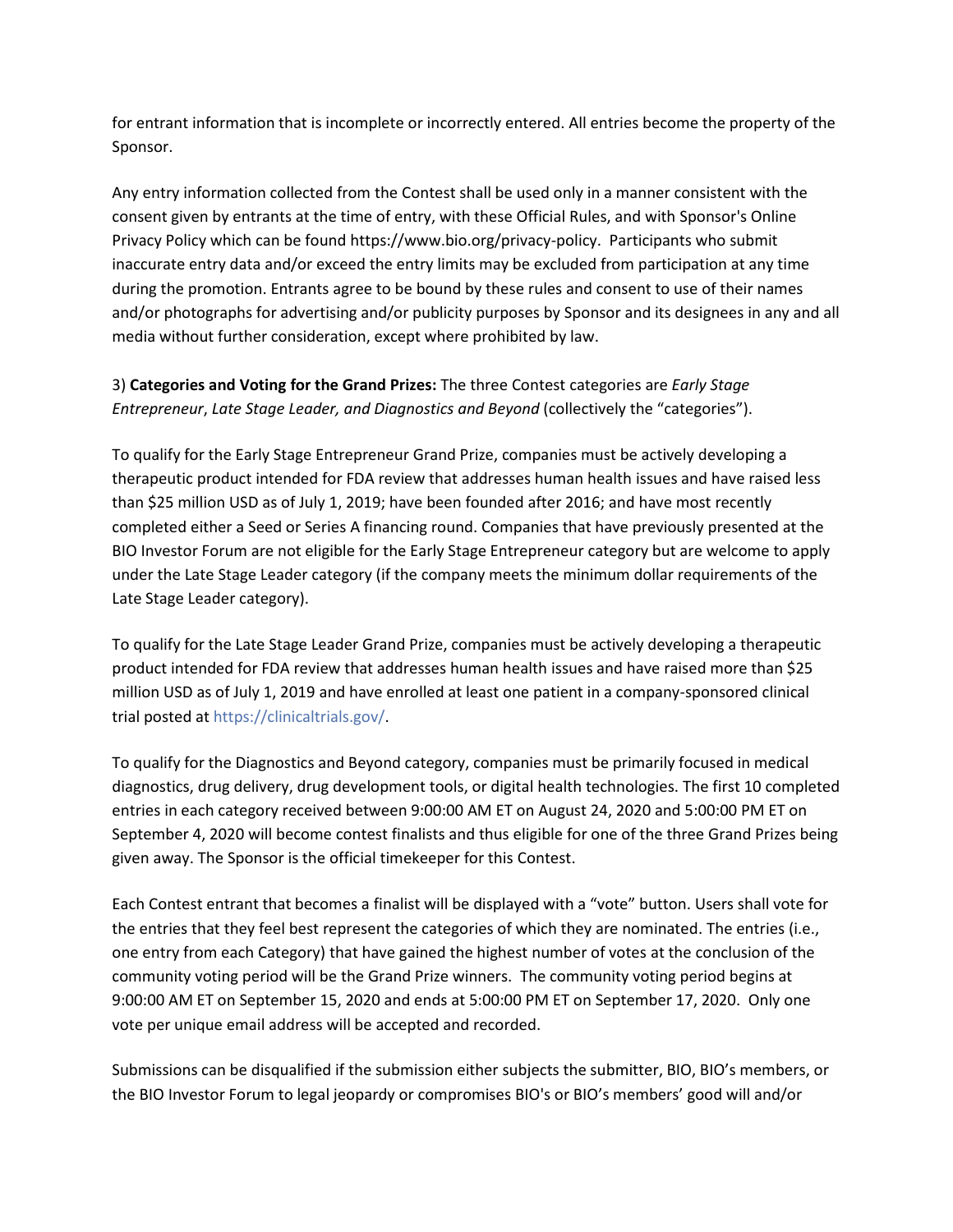reputation, intellectual property or trade secret interests. This includes words or imagery that are sexually charged or suggestive, that depict acts of violence or cruelty, that attack or disparage or present in a false light any individual or group of people, that are otherwise vile, nasty or otherwise uncivil, that makes false performance claims about BIO, BIO members, or the BIO Investor Forum, or that use the likeness, words, or other intellectual property of a third party or celebrity (for example, a movie star, rock star, or company) without appropriate permission to do so. Decisions of the Sponsor are final - no substitutions will be available.

4) **Grand Prize Notification.** Each of the winners of the three Grand Prizes will be notified on or about September 23, 2020, by email, or telephone or regular mail. If contacted by telephone or regular mail, potential winners who entered via electronic message methods will be required to provide phone number and mailing address information (e.g., full name, phone number, street address, city, state, and ZIP) in order to receive any necessary prize documents and/or to receive any prize. Entering an incorrect or incomplete e-mail address in the registration process, or failing to meet the eligibility requirements above, will result in contest disqualification. By accepting any prize, winner grants BIO the right to use his/her entry, name, likeness and biographical information in any and all media for advertising/promotional purposes. Entrants also agree to the release of their name, address, and e-mail information for posting and winner notification purposes. Otherwise, please review this site's privacy policy for more information on how we use any personal data we collect from you.

The judging and selection of each potential Grand Prize winner will be conducted from among all eligible entries received as outlined in Rule #3 above. The Contest will be conducted by BIO, and their decisions are final and binding on all matters relating to this Contest. Potential winners are subject to eligibility verification and compliance with these official rules. Each potential Grand Prize winner will be required to sign a Statement of Eligibility and Liability, Indemnity, and Public Release within fourteen (14) days of issuance of notification and return to BIO. Failure to complete and return the documents in the time noted or if prize notification is undeliverable for any reason will result in disqualification and an alternate winner(s) will be selected and notified. Each Grand Prize winner must be 21 years of age or older at time of entry. Acceptance of the prize constitutes permission for the Sponsor and its designees to use the winner's name and likeness for advertising and promotional purposes without additional compensation unless prohibited by law. Odds of winning a prize are subject to the total number of eligible entries received.

5) **Prizes: Three (3) Grand Prize** winners will each receive one of the three Grand Prizes of one (1) 2020 BIO Investor Forum *Digital* ("BIF") Registration for one person to attend the conference and give a BIF Company Presentation (up to \$995 in value). Taxes on prizes are solely the responsibility of the winner. The prize is not redeemable in cash and must be accepted as awarded. If, for any reason, a Grand Prize winner cannot accept one of the grand prizes, the Sponsor shall have no further obligation to the Grand Prize winner. All other expenses relating to acceptance of Grand Prize not explicitly stated herein, including but not limited to travel costs, hotel expenses, taxes, ground transportation, meals, beverages, alcoholic beverages, and gratuities or any other miscellaneous travel expenses are the responsibility of Grand Prize winner. Specifics of the Grand Prize are subject to availability and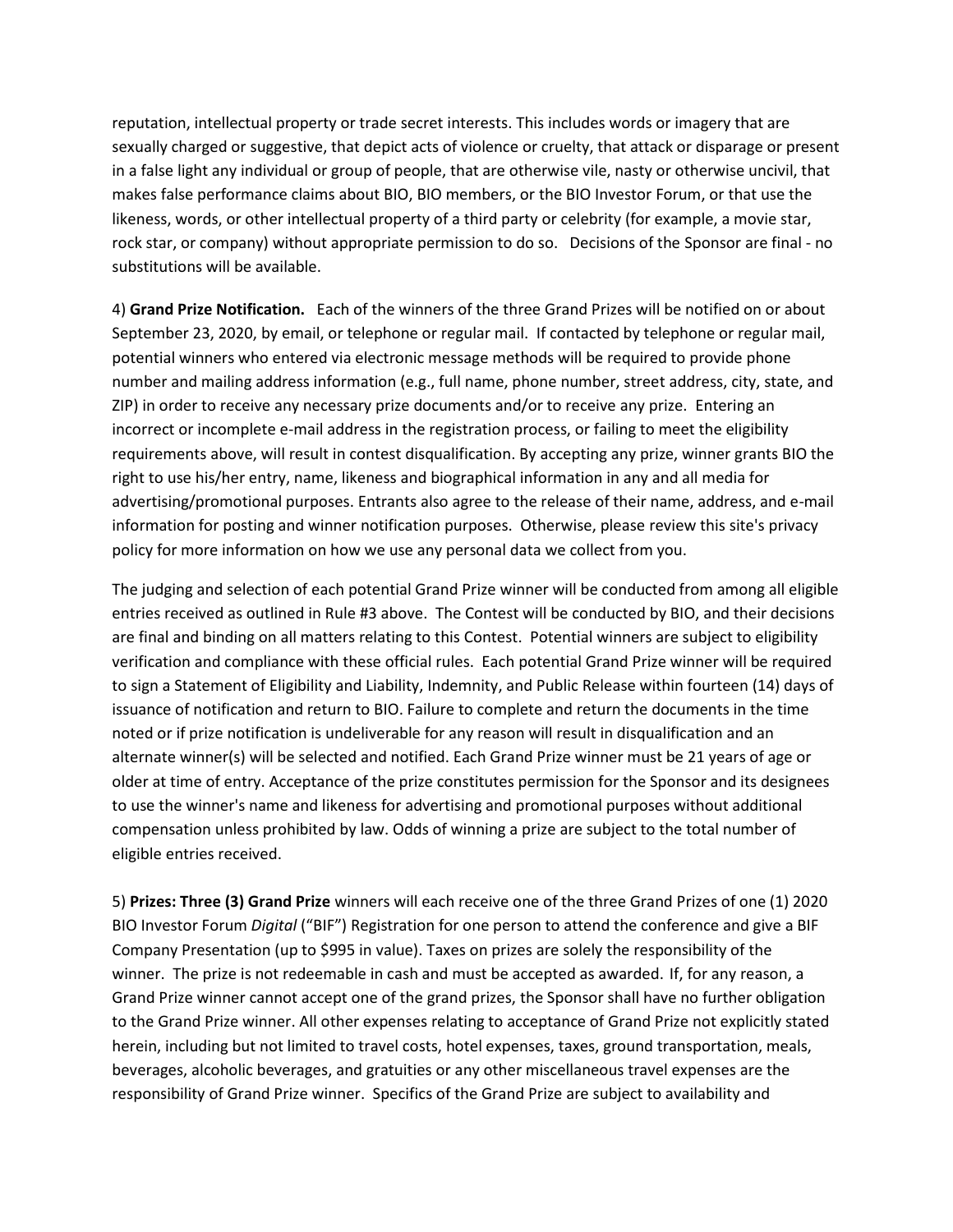Sponsor's sole discretion. Complete terms and conditions of Grand Prize will be furnished with prize notification. Prize is non-transferable. Any element of the Grand Prize, once awarded to the Grand Prize winner, may not be transferred to any other party; no substitutions or cash awards allowed. All details of prize not specified herein shall be determined solely by Sponsor. The registration awarded to a Grand Prize winner will become responsibility of the winner upon possession of same and will not be replaced. The terms and conditions of the registration awarded as a prize will govern in the event that BIF is unable to take place as planned, is cancelled or postponed, for any reason whatsoever, including an event of force majeure. Sponsor has no responsibility to the winner except to provide the registration, and the registration shall constitute full satisfaction of Sponsor's prize obligation to the Grand Prize winner, and no other compensation will be awarded. The Sponsor, or any of its officials, and/or any other relevant party reserves the right to remove or to deny entry to the winner who engages in an unprofessional or disruptive manner, or with intent to annoy, abuse, threaten or harass any other person at BIF. The Approximate Retail Value (ARV) of each prize is up to \$995. Actual value of prize may vary based on whether the winner exercises the option to present at the BIF Presentations. Approximate retail value of all prizes is up to \$2,985. Any and all guarantees and warranties for the registrations are subject to the terms and conditions of BIF, and each winner agrees to look solely to such terms and conditions for any such warranty or guarantee claim. There is a limit of one prize per household.

6) **Limitations of Liability:** BIO is not responsible for late, lost, stolen, misdirected, damaged, incomplete, or illegible entries; or entries that are lost due to computer, Internet, or electronic malfunction. BIO reserves the right to cancel or modify contest and award the prize through an alternate means if fraud or technical failure compromises the integrity of the contest, as determined by Sponsor in its sole discretion. Entrants agree that BIO and Released Parties shall not be liable for injury, losses, damages, or costs of any kind resulting from participation in this contest or acceptance of or use or misuse of a prize or parts thereof. By entering, participants agree to be bound by these Official Rules. In the event of a dispute regarding the identity of the person submitting an electronic entry, the entry will be deemed to be submitted by the person in whose name the e-mail account is registered or authorized account holder. "Authorized account holder" is defined as the person assigned to an email address by an Internet access provider, online service provider or other organization responsible for assigning email addresses for the domain associated with the email address in question.

Each participant agrees (i) to abide by the terms of these Official Rules and the decisions of the Sponsors which are final and binding on all matters relating to this Contest, and (ii) to release, discharge, indemnify and hold harmless the Sponsor and the other Released Parties from any and all claims, actions, and/or liability for any injuries, loss or damage of any kind arising from or in connection with participation in and/or for entry into this Contest, any related activities, or acceptance or use of any prize won.

This Contest is not intended to be a source of investment advice or recommendation and BIO shall not have any liability for any damages of any kind whatsoever relating to this Contest.